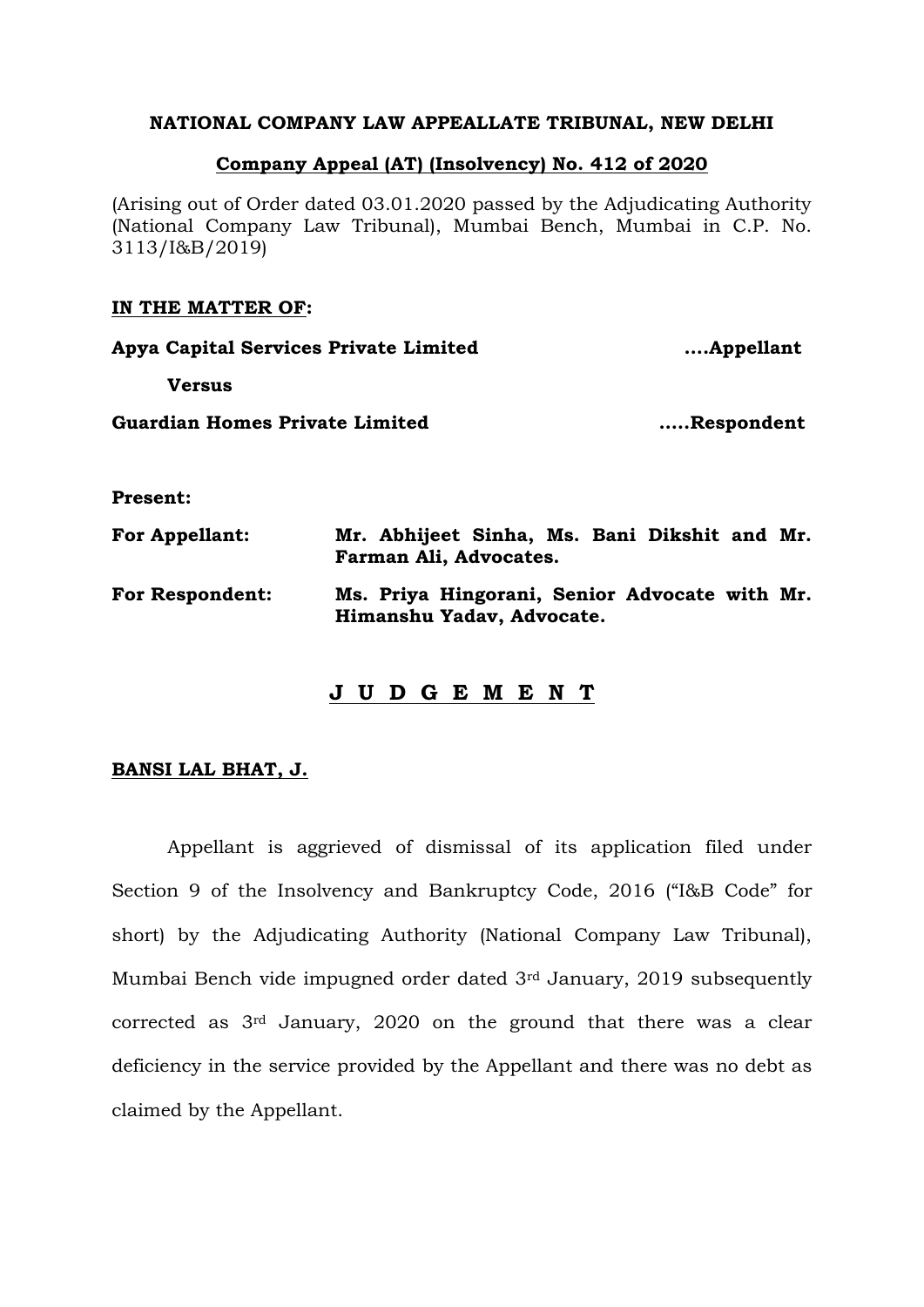2. To understand the factual matrix in proper prospective a flashback into the events relevant to the filing of application by Appellant under Section 9 for triggering of Corporate Insolvency Resolution Process and germane to its disposal is inevitable. Respondent- 'Guardian Homes Pvt. Ltd.' (Corporate Debtor) engaged in the construction business wanted to raise finance for its operations. The Appellant provided its services to the Corporate Debtor for raising finance as also advisory services for structuring and placement of debt instrument in private transactions. A letter dated 08.11.2017 incorporating the terms and conditions for providing services to the Corporate Debtor came to be issued by the Appellant which was accepted by the Corporate Debtor. Sanction letter dated 16.10.2018 placed before the Adjudicating Authority revealed that certain facilities to the extent of Rs. 280,00,00,000/- Crores were granted to the Corporate Debtor by one 'KKR India Asset Finance Pvt. Ltd.'. The Appellant raised proforma invoices on the Corporate Debtor dated 16.01.2019, 30.01.2019, 27.02.2019 and 20.04.2019 as noticed in the impugned order. In regard to proforma invoice dated 20.04.2019 for an amount of Rs. 2,05,00,000/-, Corporate Debtor addressed communication dated 02.05.2019 to Appellant raising the issue of delay in providing the service which according to the Corporate Debtor had taken 11 months instead of 6 months as per agreed terms. However, the Corporate Debtor, having regard to the efforts put in by the Appellant's team, claimed to have amicably decided to conclude the deal at a fee of Rs. 150 Lakhs out of which Rs. 75 lakhs have already been paid. The invoice was returned to the Appellant with request to submit full and final bill for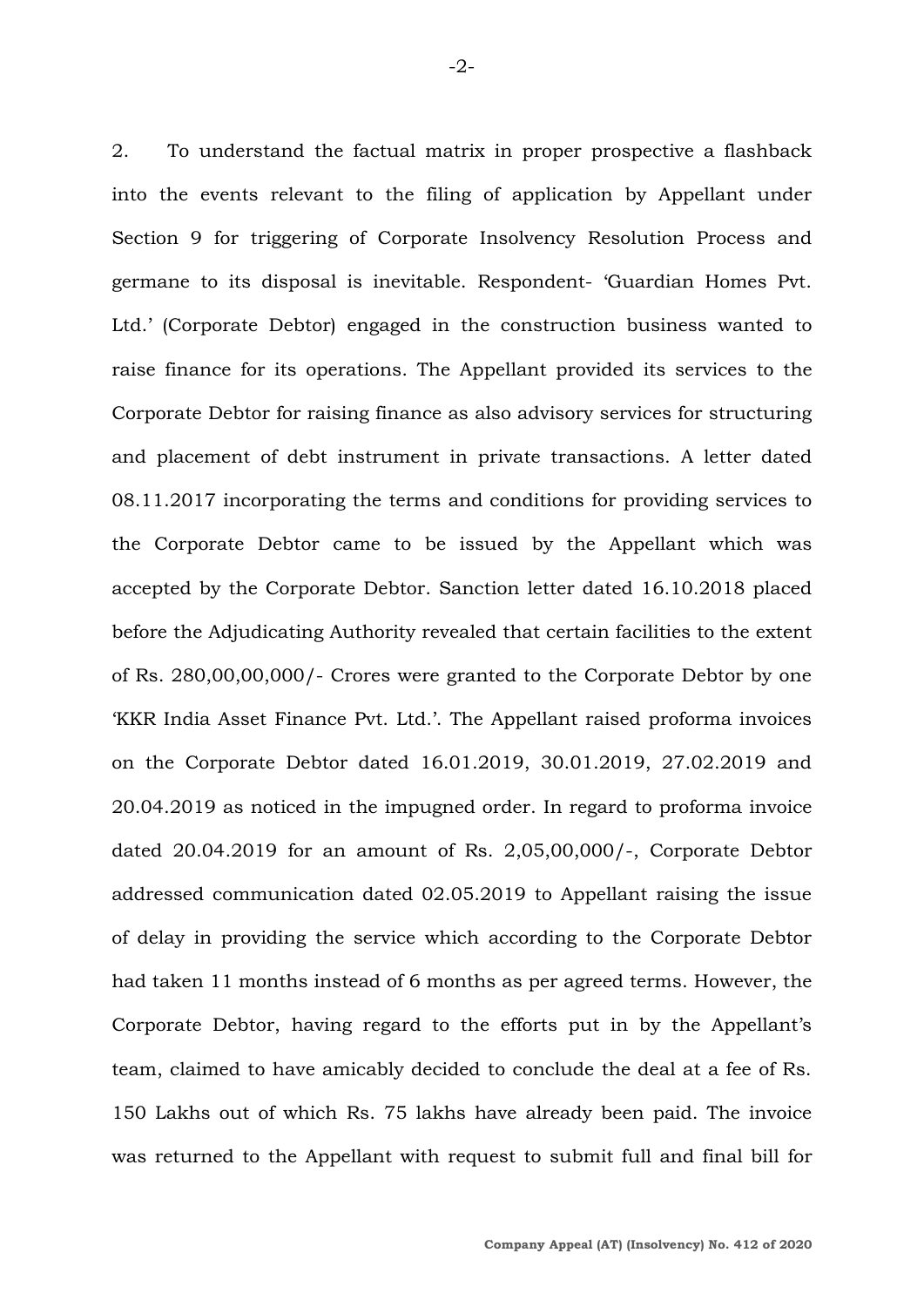balance amount of Rs.75 lakhs to enable the Corporate Debtor to process the same. On 20.05.2019, Appellant issued a demand notice under Section 8 of the 'I&B Code' claiming an amount of Rs.2,41,90,000/- from the Corporate Debtor and when the same was not complied with, the Appellant initiated steps for triggering of Corporate Insolvency Resolution Process.

3. Before the Adjudicating Authority, it was pleaded by the Corporate Debtor that there was delay in arranging the funds on the part of Appellant, in respect whereof an issue was raised by the Corporate Debtor vide letter dated 02.05.2019 and the issue was amicably resolved by settling the fees at a sum of Rs.150 lakhs. It was pleaded that in terms of the sanction letter dated 16.10.2018, funds were required to be arranged by 07.05.2018 but on account of delay on the part of the Appellant, the Corporate Debtor suffered for consequential losses which resulted in amicable settlement of the issue for a fee of Rs.1.50 Crores out of which Rs.75 lakhs were made as part payment towards the proforma invoice dated 16.01.2019. On consideration of the versions put forth by the parties in the light of documents and evidence adduced, the Adjudicating Authority arrived at a conclusion that there was no debt as claimed by the Appellant besides there being deficiency in service provided by the Appellant warranting dismissal of application.

4. It is contended on behalf of Appellant that by availing the Appellant's services, the Corporate Debtor obtained funding to the tune of Rs.280 Crores for its Real Estate Project "Cityscapes" and the Appellant raised invoices for its fees of Rs.2.80 Crores i.e. 1% of Rs.280 Crores of financial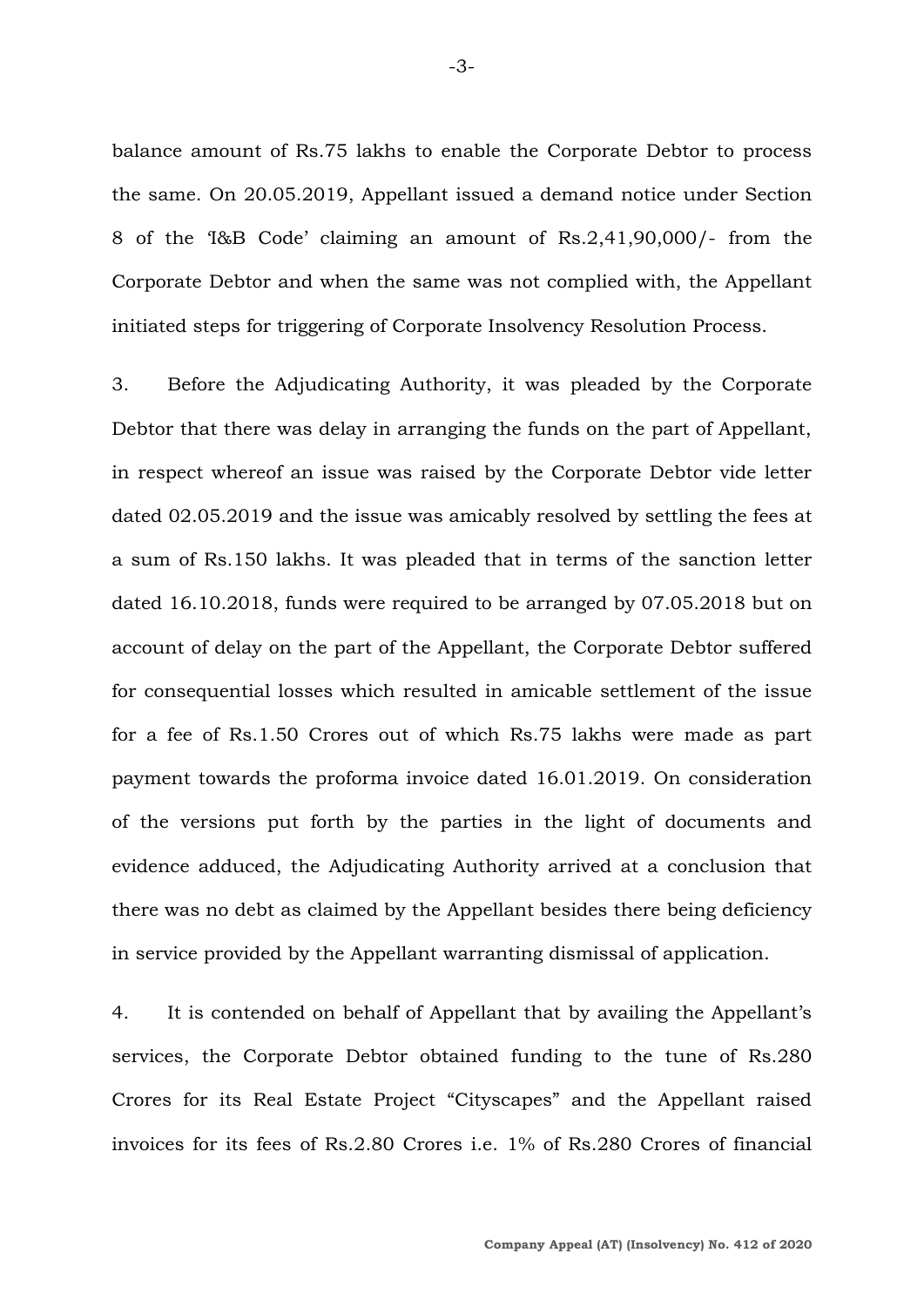facilities as per Sanction Letter. However, the Corporate Debtor made only part payment of Rs.75 Lakhs on 25.01.2019 and defaulted in making payment of remaining fees which was due and payable to the Appellant. It is further submitted that even as per Corporate Debtor's own admitted case Appellant's fee settled at Rs.1.5 Crores after which Rs.75 Lakh was outstanding and same being due and payable to the Appellant and not having been paid in compliance to the demand notice, the Adjudicating Authority was bound to admit the application under Section 9. It is submitted that the mere assertion on the part of the Corporate Debtor that it is ready and willing to settle the balance of Rs.75 Lakhs would not justify rejection of Appellant's application under Section 9. It is pointed out that Corporate Debtor's letter dated 02.05.2019 was an afterthought to evade its liability though part payment for services rendered by Appellant was made which clearly establishes that there was no pre-existing dispute between the parties. As regards plea of deficiency of services raised by the Corporate Debtor, it is submitted on the behalf of the Corporate Debtor that the Corporate Debtor, in terms of Clause 2.2 of the Engagement Letter was still liable to pay full fees to the Appellant. Learned counsel for the Appellant would further argue that the delay in disbursal of funding was attributable to the Corporate Debtor itself and the Appellant could not be blamed for deficiency of service. Lastly, it is submitted that no settlement had taken place with respect to reduction in fees payable under the Engagement Letter and even the amount of Rs.75 lakhs admittedly lying outstanding as per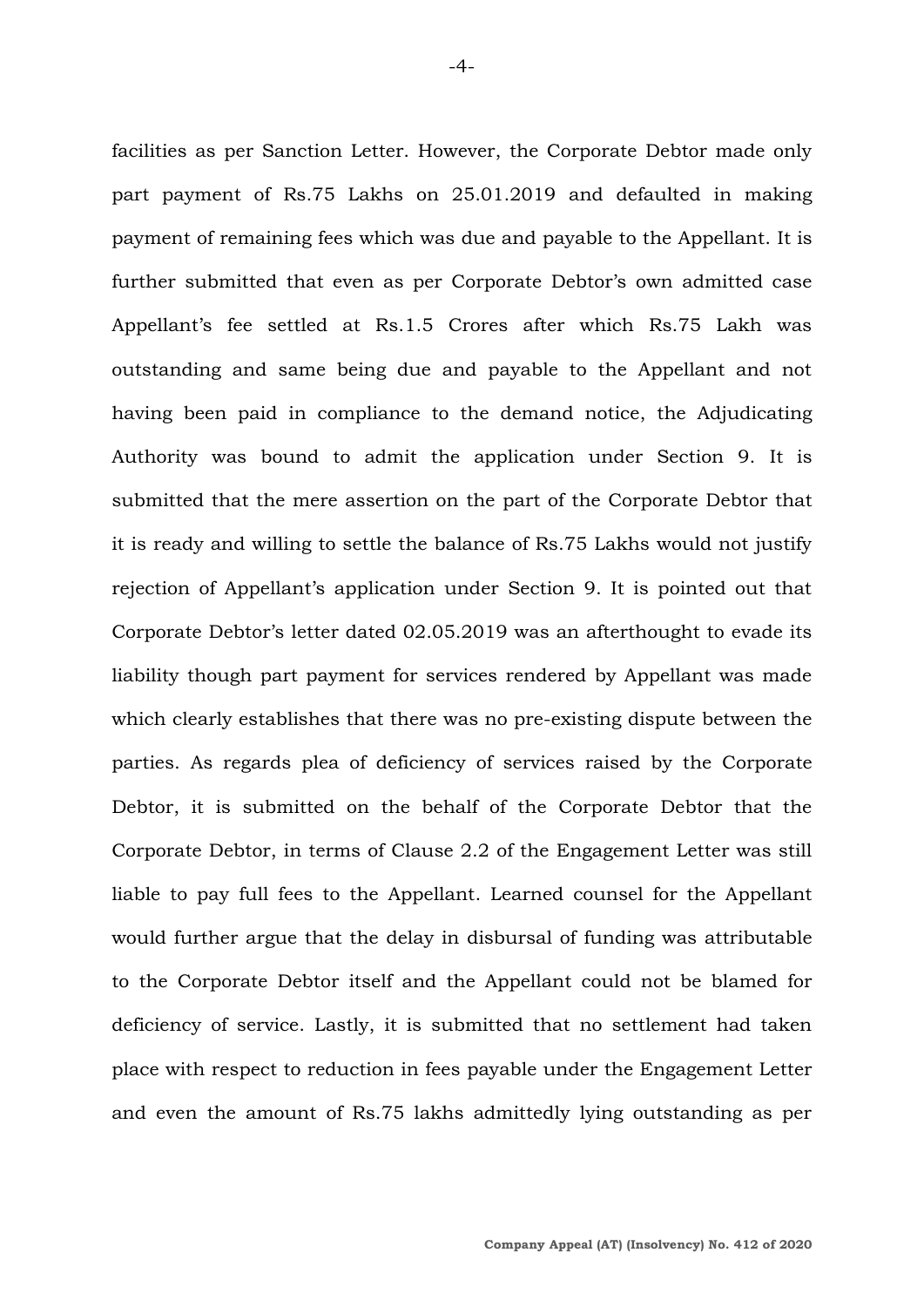Corporate Debtor's assertion has been withheld to coerce the Appellant in accepting in writing the factum of settlement of dispute at Rs.1,50,00,000/-.

5. Per contra, learned counsel for Respondent- Corporate Debtor submitted that the Appellant was required to provide its services to the Corporate Debtor for structuring and placement of its debts instruments with provision of funding amount ranging between Rs.200 Crores to Rs. 400 Crores. It is submitted that the time was of the essence in the delivery of the aforesaid services by the Appellant and it was specifically provided that such services shall be provided within a fixed period of 6 months which never came to be extended. 100% of the agreed professional fees amounting to 1% of the total debt financing facilities was to be paid to the Appellant only if the services were provided by it within the fixed period of 6 months. The Appellant's services involved sourcing and procuring financial arrangements/ funds for the Corporate Debtor from third party lenders through 'Definitive Agreements'. It is submitted that the Mandate Letter dated 03.04.2018 issued to the Corporate Debtor by 'KKR Capital Markets India Pvt. Ltd.' was not a Sanction Letter as claimed by the Appellant. It is submitted that the Appellant failed to provide the financing facilities for the Corporate Debtor's projects and there was no extension of time beyond the fixed period of 6 months. Appellant was able to procure another Mandate Letter dated 03.09.2018 issued by 'KKR India Asset Finance Pvt. Ltd.' but the same was not a Sanction Letter as claimed by the Appellant. It did not provide the Corporate Debtor the financial arrangement. The Appellant was able to secure Sanction Letter from 'KKR India Asset Finance Pvt. Ltd.' in its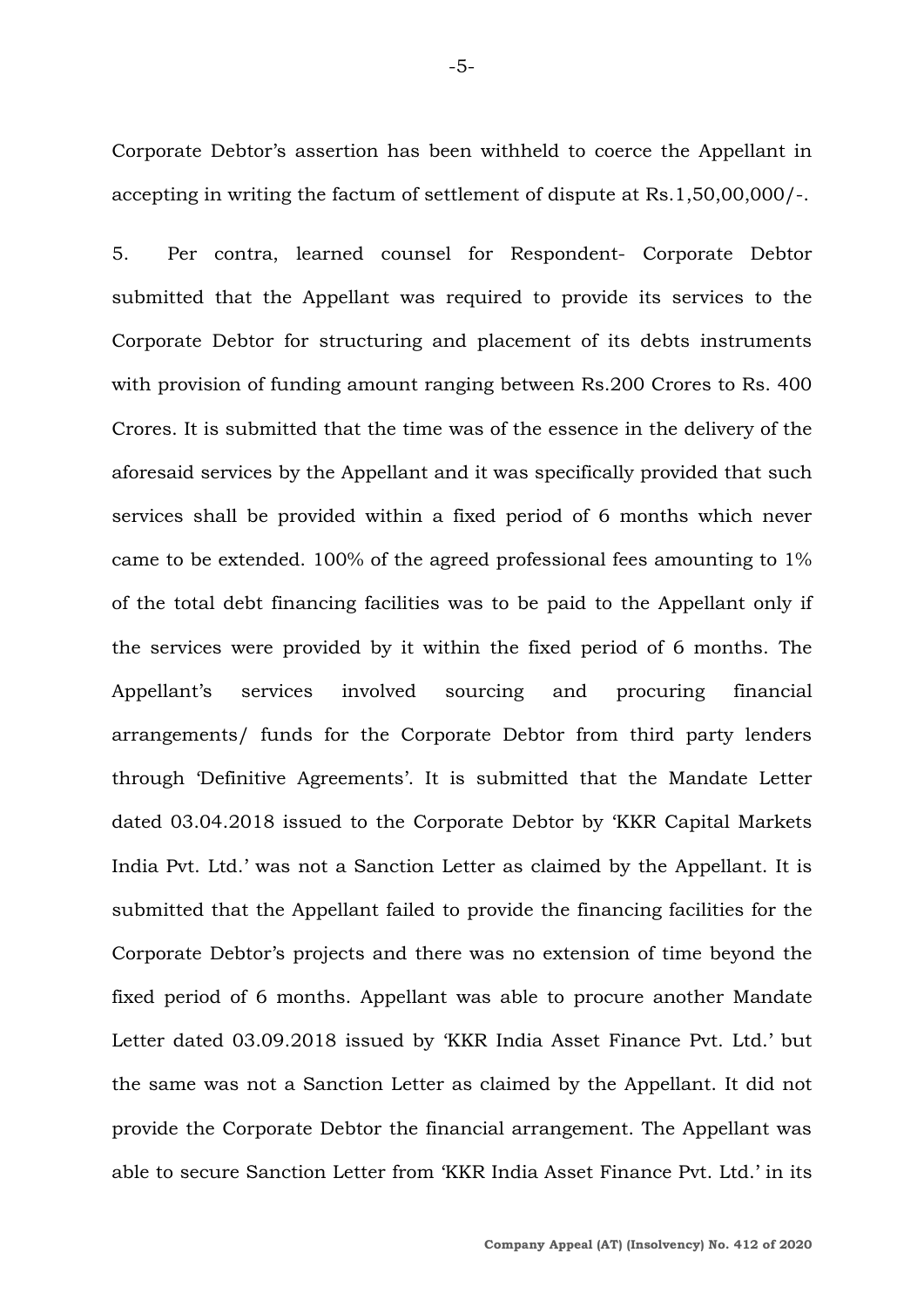capacity of being an 'original lender' only after delay of more than 5 months. The Sanction Letter dated 16.10.2018 was only regarding just one project of the Respondent Company- "Cityscapes" and not the entire project portfolio. It is further submitted that in December, 2018, as the Appellant's company failed to render its services within the fixed time, discussions were held and it was mutually agreed that the Corporate Debtor will pay amount of Rs.1.5 Crores as professional fees towards the deficient services as provided by Appellant as full and final settlement. The Appellant, pursuant to the negotiations, raised the invoice dated 16.01.2019 for Rs.1.5 crores towards the full and final settlement amount, the invoice being towards the 'fees' and not 'part fees''. Vide letter dated 19.02.2019, Respondent confirmed the payment of Rs.75 lakhs clearly stipulating that the total professional fees agreed between the parties was Rs.1.5 crores. When the Respondent received incorrect invoice dated 27.02.2019, it requested the Appellant to issue the corrected proforma invoice. It is pointed out that the Appellant did not object to the same nor disputed said emails. Even the demand notice dated 20.05.2019 issued by the Appellant stated that the quantum of debt were disputed by the parties. It is lastly submitted that the dispute admittedly existed prior to the issuance of the demand notice and failure to reply the same would not be entitled the Corporate Debtor to show existence of such pre-existence of dispute. Respondent is willing to pay the balance amount of Rs.75 lakhs to the Appellant provided the Appellant raises the full and final invoice for the same. It is submitted that there being deficiency in services on the part of the Appellant and the corresponding pre-existing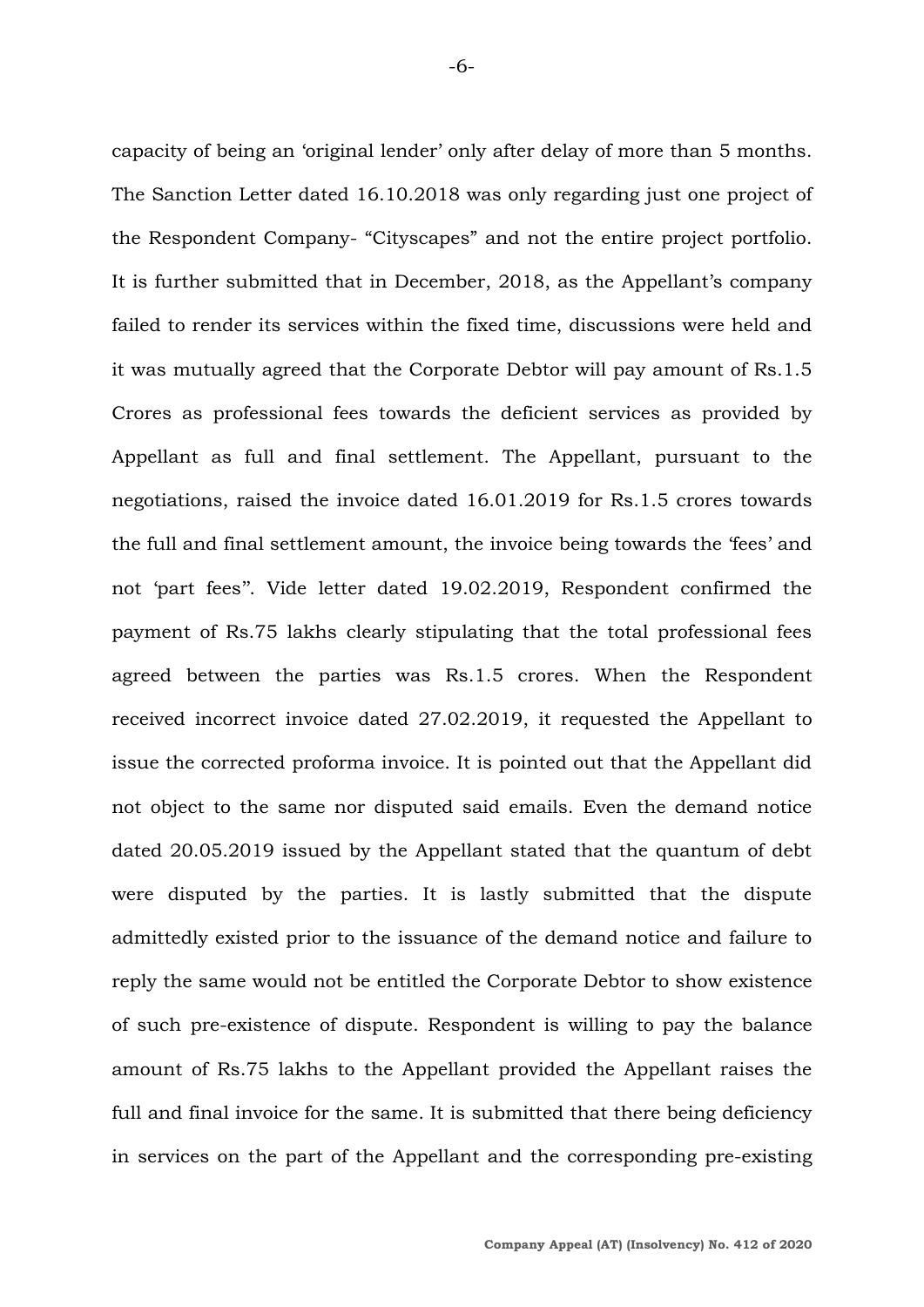dispute relating to the quantum of the debt as claimed by the Appellant, the impugned order was sustainable.

6. We have given our anxious consideration to the submissions made at the Bar and also examined the record. Facts in regard to contractual relationship *inter se* the parties are not in controversy. Services were provided by the Appellant to Corporate Debtor for raising finance as also advisory services relating to structuring and placement of debt instrument in private transactions. It is also not in dispute that the Appellant had issued engagement letter dated 08.11.2017 incorporating the terms and conditions for providing services to the Corporate Debtor. Admittedly, the Corporate Debtor signified its consent and assent thereto. In terms of clause 1.1.1.2 of the engagement letter, the funding amount was to range between Rs.200 Crores to Rs.450 Crores. Capaegis was to provide services to the Corporate Debtor within six months or any mutually agreed period and in the event of the proposed transaction being concluded by Corporate Debtor within the specified period, it was required to pay 100% of the agreed fees to Capaegis. It is specifically incorporated in Clause 1.3. The Corporate Debtor was required to pay to Capaegis a fee equal to 1% of the total debt financing facilities arranged as per Sanction Letter and a non-refundable advance of Rs.1 Lakh as initiation of transaction besides covering travel related cost. It appears that one 'KKR India Asset Finance Pvt. Ltd.' granted financial facilities to Corporate Debtor to the extent of Rs.280 Crores, in respect whereof the Appellant raised four proforma invoices. Controversy arose in regard to proforma invoice dated 20.04.2019 raised for a sum of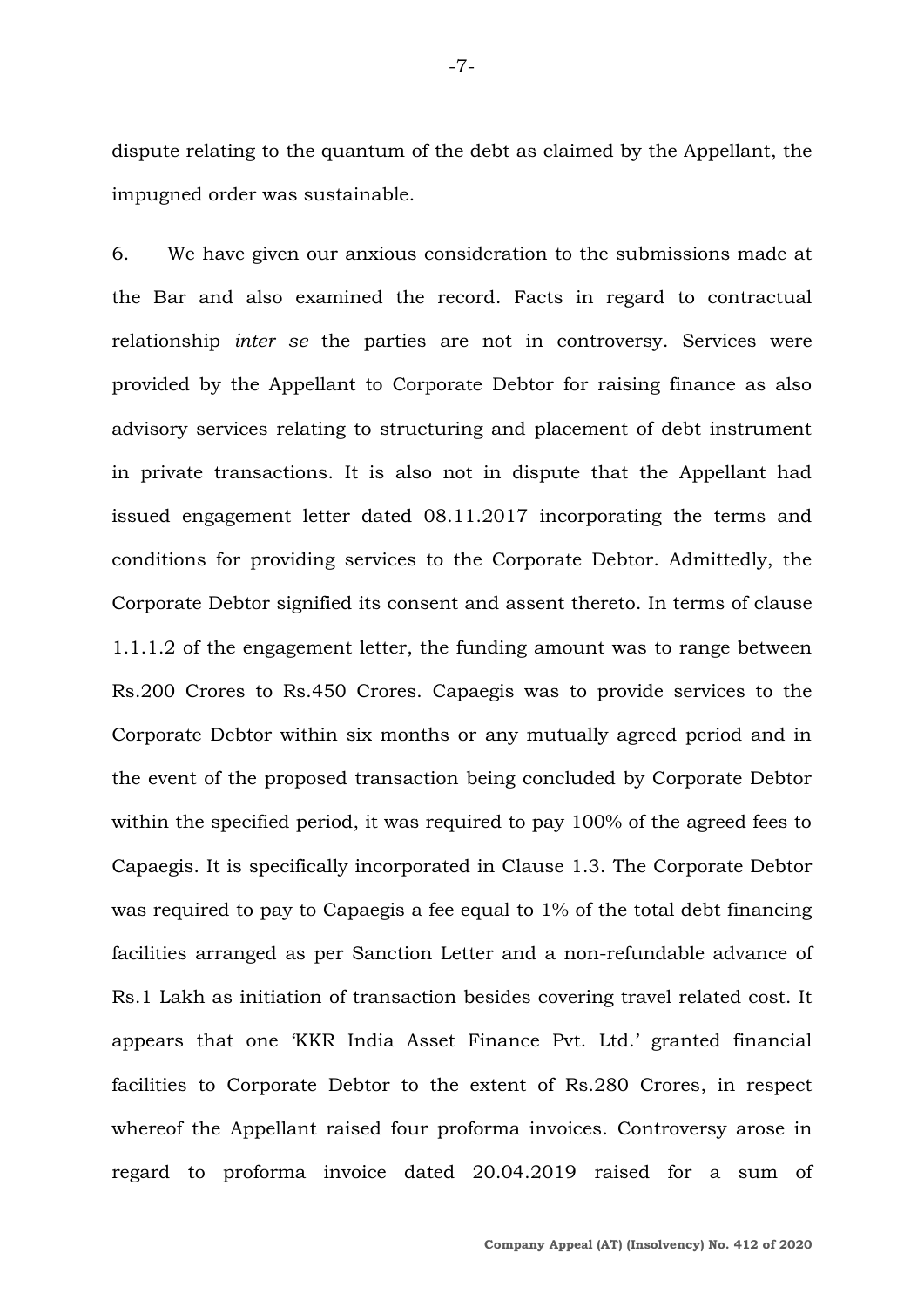Rs.2,05,00,000/- plus taxes. Appellant in its letter dated 20.04.2019 forming Annexure-10 to appeal paper book raised demand for payment of Rs.2,05,00,000/- for advisory services related to project "Cityscapes" funded by 'KKR India Asset Finance Pvt. Ltd.' stating that only partial payment of Rs.75 Lakh had been released while the amount due was Rs.2,80,00,000/ in terms of the Sanction Letter for arranging funds to the tune of Rs.280 Crores to the Corporate Debtor. A bare look at the letter reveals that the project "Cityscapes" was sanctioned on 16.10.2018 and first disbursement towards the funding was received on 25.10.2018. It is manifestly clear that the fixed period of six months for concluding the proposed transactions in the nature of providing financing facilities as contemplated in the engagement letter had elapsed on 07.05.2018 i.e. after the expiry of six months reckoned from 08.11.2017 when the engagement letter was issued. However, simple reading of Clause 1.3 of the engagement letter leaves no room for doubt that the contemplated period of six months was substitutable by a mutually agreed period and the agreed fee was liable to be paid in full provided the proposed transactions through the Appellant were concluded during the aforesaid term. Admittedly, no suit or arbitration proceedings were pending in regard to any alleged deficiency of service. The fact that another mandate letter dated 03.09.2018 forming Annexure 4 to the appeal paper book was issued in favour of Appellant which was in furtherance of the first mandate letter dated 03.04.2018 forming Annexure 3 to the appeal paper book would *per se* suggest that the original term of six months in terms of Clause 1.3 was not adhered to and Appellant's action in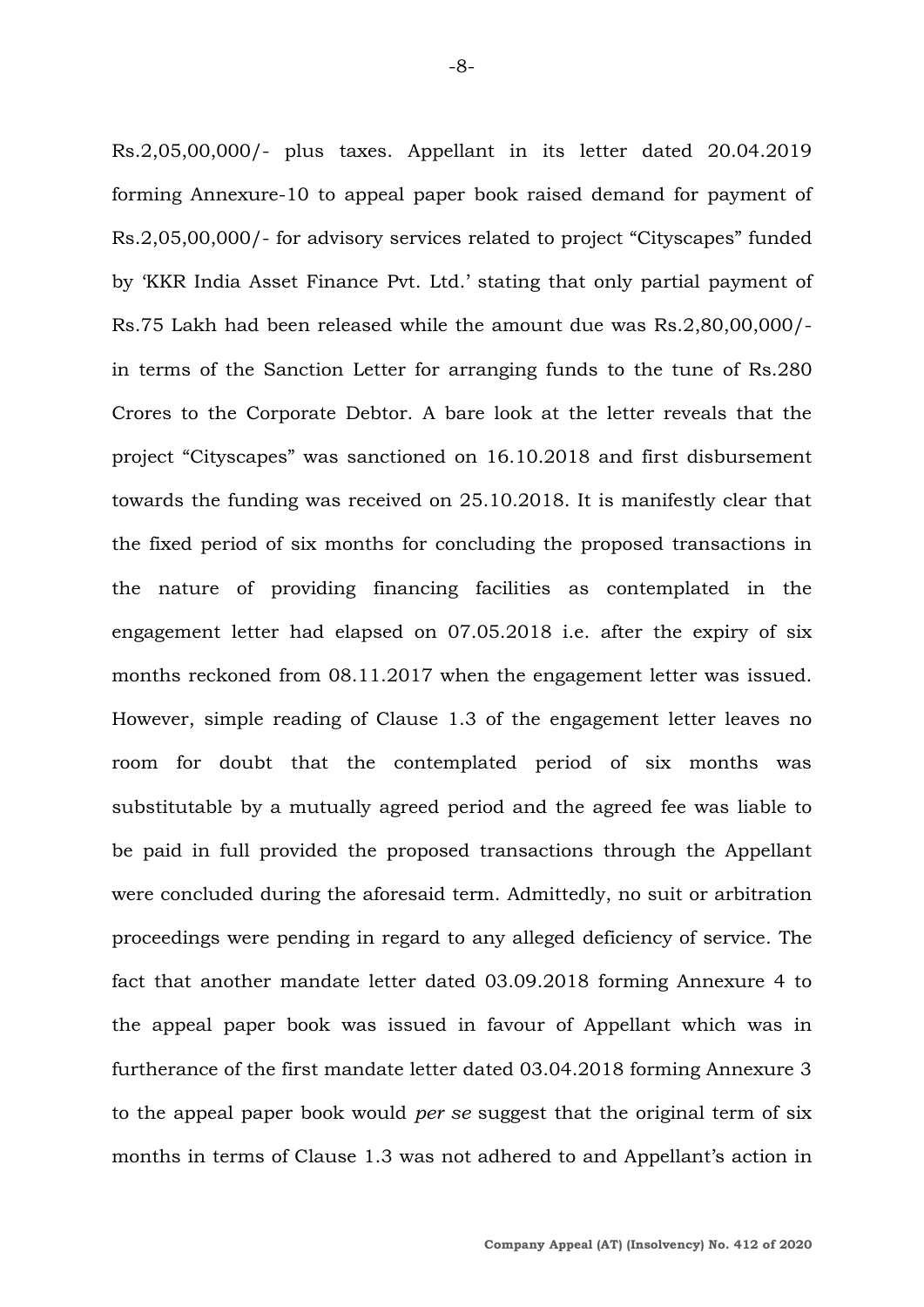finding 'KKR Capital Market India Pvt. Ltd.' as an arranger for searching financers was approved. Therefore, it is futile on the part of the Corporate Debtor to raise the grievance that there was a dispute relating to the quality of service. As already noticed no suit or arbitration proceedings were pending on the date of filing of application under Section 7 in regard to quality of service to bring the same within the ambit of dispute as contemplated under Section 5(6)(b) of the 'I&B Code' to disentitle the Appellant- Financial Creditor from initiating Corporate Insolvency Resolution Process. No such dispute was even brought to the notice of the Appellant- Financial Creditor as the demand notice served under Section 8(1) of the 'I&B Code' was not responded to by the Corporate Debtor. Therefore, we have no hesitation in holding that the Appellant- Financial Creditor was entitled to raise the invoice dated 20.04.2019 in regard to the unpaid balance amount of Rs. 2,05,00,000/- in respect whereof default was committed by the Corporate Debtor who admittedly paid only Rs.75 Lakhs as part payment. There is nothing on the record to even suggest that the liability was at all denied by the Corporate Debtor and any agreement or settlement was reached *inter se* the parties for reduction of amount of fee payable in lieu of services provided for the reason that the timelines were not adhered to by the Appellant in arranging financer for the Corporate Debtor's project. The Adjudicating Authority landed in error in observing that there was a clear deficiency in service provided by the Appellant falling within the ambit of Section 5(6)(b) of the 'I&B Code' which cannot be supported.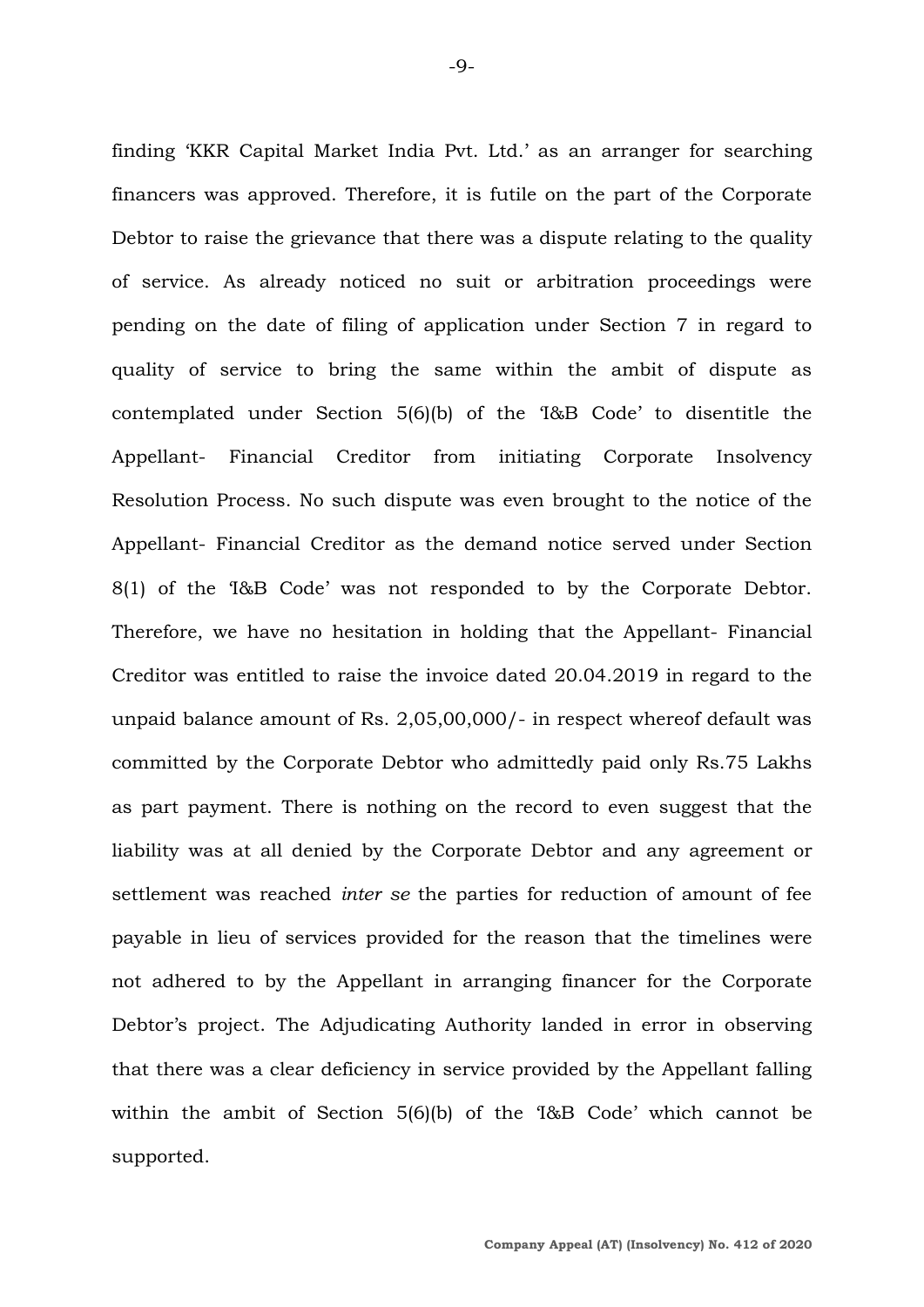7. Yet another aspect, which cannot be lost sight of is that the Appellant, on its own showing claimed to have already paid 50% of the amount due in respect of first proforma invoice dated 16.01.2019 thereby leaving an outstanding amount of Rs.75 lakhs which was due and payable. By not clearing the liability in respect of the balance Rs.75 lakhs in compliance to the demand notice served upon it by the Appellant- Financial Creditor and in absence of any dispute raised in regard to deficiency in service in response to the demand notice, there appears to be considerable force in the contention of Appellant that withholding of admitted payable amount of Rs.75 Lakhs by Corporate Debtor emanated out of its design to coerce the Appellant into accepting that the amount of fee payable had been settled at Rs.1,50,00,000/- in terms of a mutual settlement which was not at all forthcoming.

8. In view of the foregoing discussion on merits of the case, we are of the considered opinion that the Adjudicating Authority has landed in error in holding that there was no 'debt' as claimed by the Appellant and there was 'deficiency in service' provided by the Appellant. The findings recorded by the Adjudicating Authority are grossly erroneous and same cannot be supported. Once the liability in respect of Rs. 75 lakh was admitted and the same was not discharged by the Corporate Debtor, dispute in regard to quantum of debt would be immaterial at the stage of admission of application under Section 7 unless the debt due and payable falls below the minimum threshold limit prescribed under law. The impugned order is liable to be set aside as the same is unsustainable.